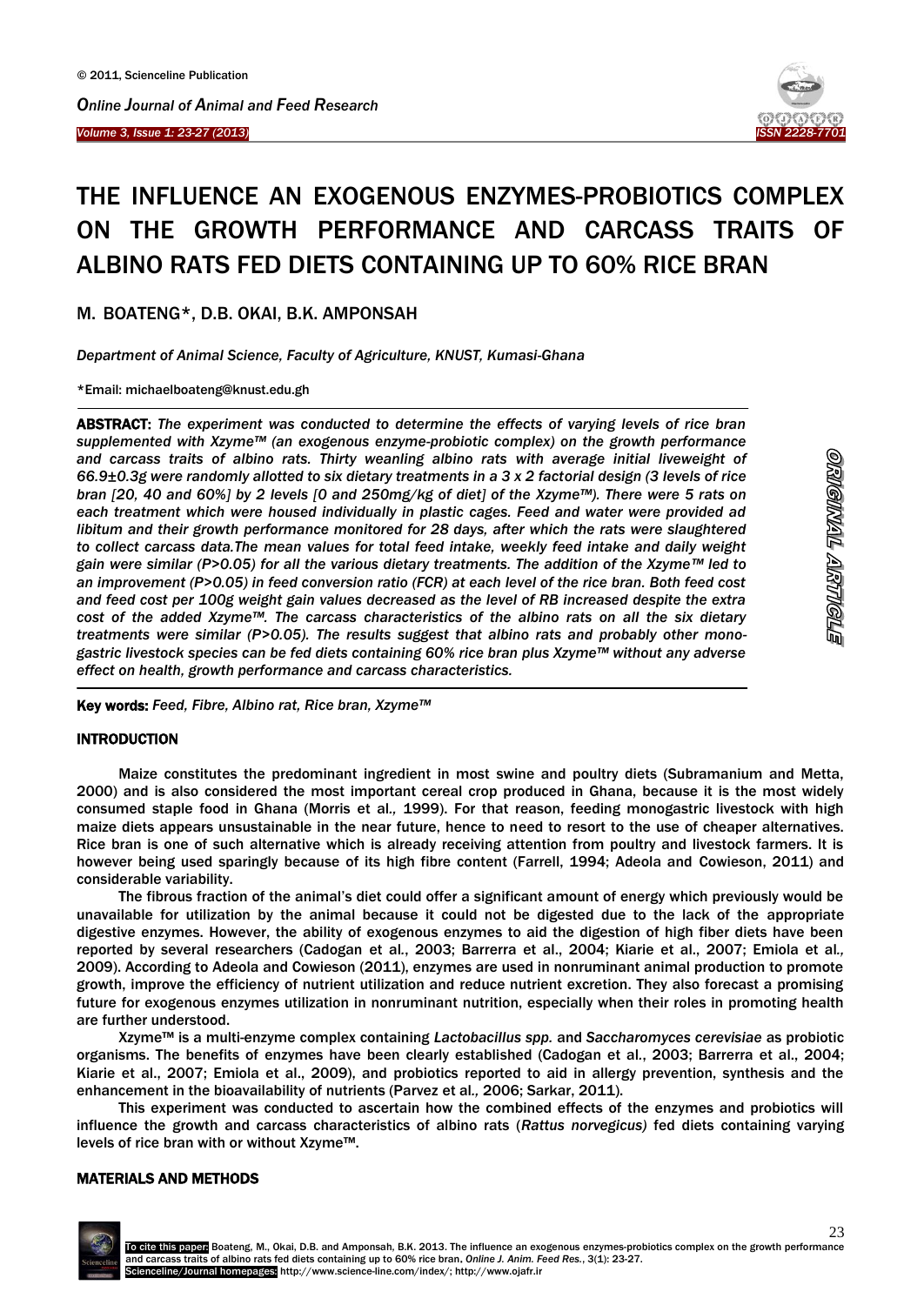## Location and Duration of Experiment

The study was conducted at the Livestock Section of the Department of Animal Science, Faculty of Agriculture, Kwame Nkrumah University of Science and Technology (KNUST), Kumasi, Ghana. The climatic conditions during the period of the experiment were dry, cold and hazy, with temperature ranging between 24 and 31oC, as the country was experiencing the dry (Harmattan) season.

## Animals and Experimental Design

Thirty weanling albino rats (12 males and 18 females) were randomly allotted to six dietary treatments (Table 1) in a 3 x 2 factorial design (3 levels of RB [20, 40 and 60%] by 2 levels of Xzyme™ [0 and 250mg/kg of diet]). There were five rats on a treatment and each rat served as a replicate. The six isonitrogenous (18% CP) dietary treatments were 20% rice bran (RB<sub>20</sub>); 20% rice bran plus Xzyme<sup>TM</sup> (RB<sub>20+</sub>); 40% rice bran (RB<sub>40</sub>); 40% rice bran plus Xzyme™ (RB<sub>40+</sub>); 60% rice bran (RB<sub>60</sub>) and 60% rice bran plus Xzyme™ (RB<sub>60+</sub>). Feed and water were provided *ad libitum* over the four week-period.

## Table 1 - Percentage composition of the Six diets

|                           | <b>Dietary Treatments</b> |         |                        |                         |                  |         |  |  |  |
|---------------------------|---------------------------|---------|------------------------|-------------------------|------------------|---------|--|--|--|
| <b>Feed Ingredients</b>   | RB <sub>20</sub>          | $RB20+$ | <b>RB<sub>40</sub></b> | <b>RB<sub>40+</sub></b> | RB <sub>60</sub> | $RB60+$ |  |  |  |
| <b>Maize</b>              | 59.75                     | 59.75   | 40.95                  | 40.95                   | 22.40            | 22.40   |  |  |  |
| <b>Rice Bran</b>          | 20.0                      | 20.0    | 40.0                   | 40.0                    | 60.0             | 60.0    |  |  |  |
| <b>Fish meal</b>          | 9.50                      | 9.50    | 7.80                   | 7.80                    | 6.10             | 6.10    |  |  |  |
| Soybean meal              | 9.50                      | 9.50    | 9.50                   | 9.50                    | 9.50             | 9.50    |  |  |  |
| Oyster shell              | 0.50                      | 0.50    | 1.00                   | 1.00                    | 1.25             | 1.25    |  |  |  |
| <b>Common salt</b>        | 0.25                      | 0.25    | 0.25                   | 0.25                    | 0.25             | 0.25    |  |  |  |
| Vit. trace mineral premix | 0.25                      | 0.25    | 0.25                   | 0.25                    | 0.25             | 0.25    |  |  |  |
| Dicalcium phosphate       | 0.25                      | 0.25    | 0.25                   | 0.25                    | 0.25             | 0.25    |  |  |  |
| Total                     | 100                       | 100     | 100                    | 100                     | 100              | 100     |  |  |  |
| Calculated composition, % |                           |         |                        |                         |                  |         |  |  |  |
| Crude protein             | 18.01                     | 18.01   | 18.0                   | 18.0                    | 18.0             | 18.0    |  |  |  |
| Crude fibre               | 5.0                       | 5.0     | 7.04                   | 7.04                    | 9.08             | 9.08    |  |  |  |
| Calcium                   | 0.81                      | 0.81    | 0.92                   | 0.92                    | 0.94             | 0.94    |  |  |  |
| <b>Phosphorus</b>         | 0.89                      | 0.89    | 1.10                   | 1.10                    | 1.32             | 1.32    |  |  |  |
| ME(Kcal/kg)               | 3234.75                   | 3234.75 | 3104.67                | 3104.67                 | 2983.14          | 2983.14 |  |  |  |

Vitamins, Provitamins (per kg of diet ): Vitamin A (8000 I.U); Vitamin D3 (150I.U); Vitamin E (2.5mg) ; Vitamin K (1mg); Vitamin B2 (2mg); Vitamin B12 (5×10<sup>.3</sup>mg); Folic Acid (0.5mg); Nicotimic Acid (8mg); Calcium Panthotenate (2mg); Choline Cloruro (50mg), Trace Elements: Mg (50mg); Zn (40mg); Co (0.1mg); Cu (4.5mg); Se (0.1mg). Antioxidants: Butylated Hydroxytoluene (10mg). Carrier: Calcium carbonate q.s.p (2.5kg).

#### Management of Rats

The rats were housed separately in rectangular plastic cages measuring 27× 21.5 ×15cm, each of which was covered with wire mesh to aid ventilation. Circular metallic feeding troughs were tightly fixed at a corner of each container and a nipple drinker was placed on top of the wire mesh to provide water for the rats. Faeces were collected every morning and disposed off, while any feed that had been spilled was gathered and kept until the end of the week when it was weighed. The rats were given feed and water *ad libitum*.

#### Parameters measured

In the course of the experiment, weekly feed intake and weekly weight gains were recorded and corresponding average daily feed intake and average daily weight gain and feed conversion ratios were calculated. At the end of the 4 weeks, the rats were chloroformed, dissected and carcass data were collected as described by Boateng et al. (2012).

#### Statistical analysis

The data collected for the growth performance and carcass components of the rats were subjected to analysis of variance (ANOVA) using GenStat Discovery Edition (9.2) and differences between means were separated by Duncan's Multiple Range Test.

## RESULTS AND DISCUSSION

Generally, the health status of the rats was good and there was no record of mortality within any of the dietary treatments. The overall performance of the rats with respect to the parameters measured are presented in Table 2. There were no significant (P>0.05) differences in the mean daily weight gain recorded for all the treatments. However, it is worth noting that there was a trend of increasing daily weight gain with mean daily feed intake values recorded for the various dietary treatments suggesting that there may be a positive relationship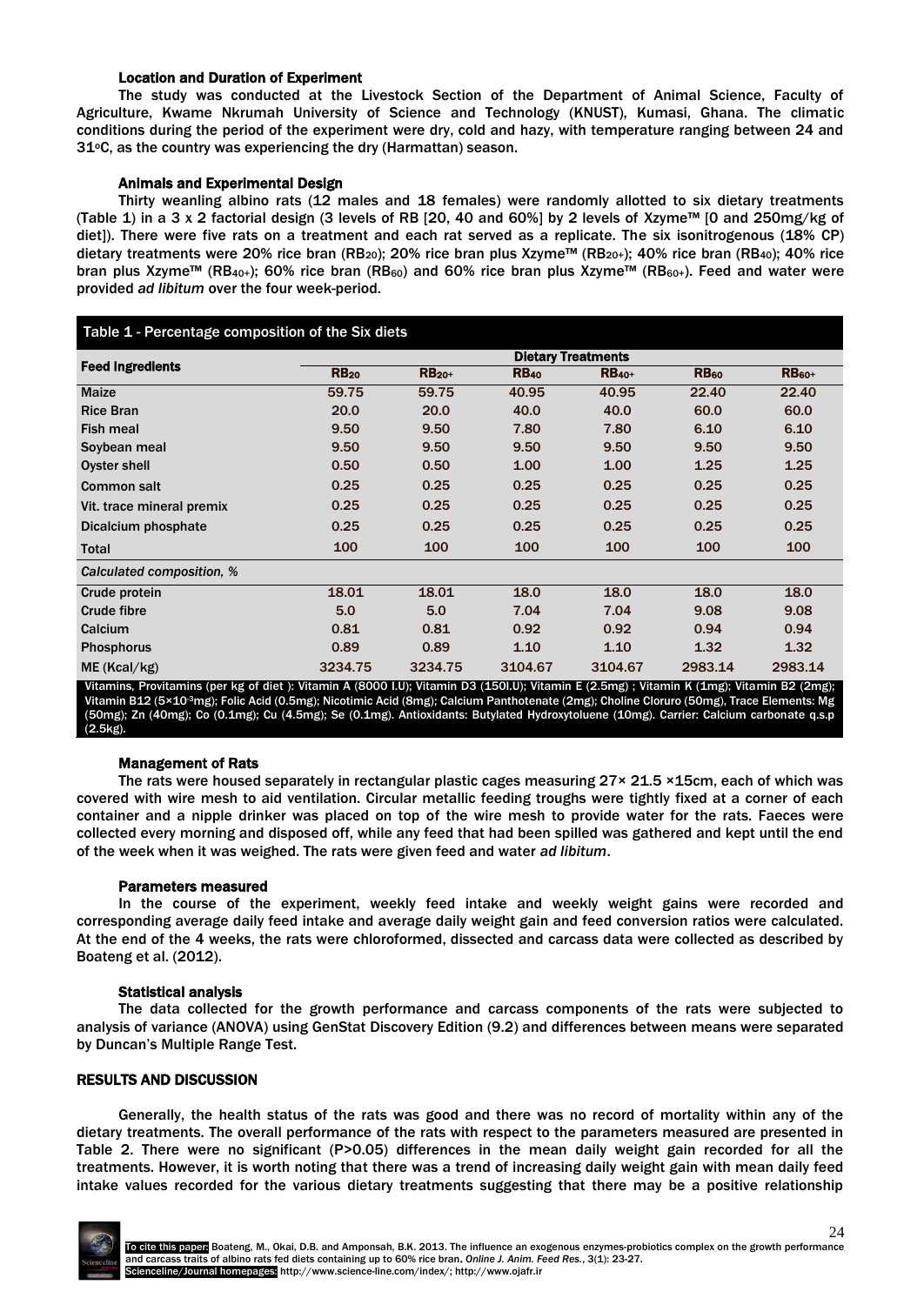between the feed intake and the mean daily weight gain values. Increases in mean daily feed intake values with increasing levels of wheat bran in growing pigs has been reported by Rosencrans et al. (1970).

It was also observed that the mean daily weight gain for the rats on dietary treatment RB<sub>20+</sub> (3.24g), RB<sub>40+</sub>  $(2.96g)$  and RB<sub>60+</sub>  $(3.07g)$  were slightly higher (P>0.05) than for those on treatments RB<sub>20</sub>, RB<sub>40</sub> and RB6<sub>0</sub> which had mean daily weight gains of 2.96, 2.88 and 2.85g respectively. The slightly higher values in the daily gain for the Xzyme™-supplemented treatments suggest that the Xzyme™ may have helped by making available to the rats nutrients that were locked up in the NSP fraction of the diet.

| <b>Parameter</b>          | Xzyme™         | Level of Rice bran (%) |                    |                    |                           | Factor             | <b>LSD</b>               | P     |
|---------------------------|----------------|------------------------|--------------------|--------------------|---------------------------|--------------------|--------------------------|-------|
|                           | level          | 20                     | 40                 | 60                 | <b>Mean</b>               |                    |                          |       |
|                           | $\mathbf 0$    | 67.0                   | 67.2               | 67.2               | 67.1                      | R <sub>B</sub>     | 6.40                     | 0.991 |
| Initial weight, g         | 1              | 66.6                   | 67.2               | 67.0               | 66.9                      | $RB+$              | 5.23                     | 0.937 |
|                           | Mean           | 66.8                   | 67.2               | 67.1               | $\sim 100$                | $(RB \times RB+)$  | 9.05                     | 0.998 |
|                           | $\mathbf{0}$   | 149.8                  | 147.8              | 147.0              | 148.2                     | R <sub>B</sub>     | 14.40                    | 0.785 |
| Final weight, g           | $\mathbf{1}$   | 157.4                  | 150.2              | 153.0              | 153.5                     | $RB+$              | 11.76                    | 0.355 |
|                           | Mean           | 153.6                  | 149.0              | 150.0              | $\mathbf{L}^{\text{max}}$ | $(RB \times RB_+)$ | 20.37                    | 0.929 |
| Total feed intake, g      | $\overline{0}$ | 305a                   | 345 <sup>b</sup>   | 344 <sup>b</sup>   | 331                       | RE                 | 29.4                     | 0.050 |
|                           | 1              | 323                    | 332                | 359                | 338                       | $RB_{+}$           | 24.0                     | 0.564 |
|                           | Mean           | 314                    | 338                | 351                | $\sim 100$                | $(RB \times RB_+)$ | 41.5                     | 0.496 |
|                           | $\mathbf 0$    | 10.9 <sup>a</sup>      | 12.31 <sup>b</sup> | 12.27 <sup>b</sup> | 11.83                     | <b>RB</b>          | 1.048                    | 0.047 |
| Mean daily feed intake, g | $\mathbf{1}$   | 11.54                  | 11.85              | 12.81              | 12.07                     | $RB_{+}$           | 0.856                    | 0.564 |
|                           | Mean           | 11.22                  | 12.08              | 12.54              | $\sim$                    | $(RB$ $RB+)$       | 1.483                    | 0.496 |
| Mean daily gain, g        | $\overline{0}$ | 2.96                   | 2.88               | 2.85               | 2.9                       | R <sub>B</sub>     | 0.499                    | 0.738 |
|                           | 1              | 3.24                   | 2.96               | 3.07               | 3.09                      | $RB+$              | 0.407                    | 0.324 |
|                           | Mean           | 3.10                   | 2.92               | 2.96               | $\sim$                    | $(RB \times RB_+)$ | 0.706                    | 0.913 |
|                           | $\overline{0}$ | 3.73a                  | 4.37 <sup>b</sup>  | 4.43 <sup>b</sup>  | 4.18                      | R <sub>B</sub>     | 0.517                    | 0.039 |
| <b>FCR</b>                | $\mathbf 1$    | 3.63                   | 4.10               | 4.19               | 3.98                      | $RB+$              | 0.422                    | 0.334 |
|                           | Mean           | 3.68                   | 4.23               | 4.31               | $\sim 100$                | $(RB \times RB_+)$ | 0.731                    | 0.938 |
| Feed cost, GH¢/100g       | $\overline{0}$ | 0.0720                 | 0.0580             | 0.0470             | 0.0590                    | <b>RB</b>          | $\overline{\phantom{a}}$ |       |
|                           | $\mathbf{1}$   | 0.0723                 | 0.0583             | 0.0473             | 0.0593                    | $RB+$              |                          |       |
|                           | Mean           | 0.0722                 | 0.0582             | 0.0472             | 0.0592                    | $(RB \times RB_+)$ |                          |       |
| Cost/100g wt gain, GH¢    | $\mathbf{0}$   | 0.269a                 | 0.253a             | 0.208 <sup>b</sup> | 0.243a                    | <b>RB</b>          | 0.029                    | 5.001 |
|                           | 1              | 0.263                  | 0.239              | 0.198              | 0.233                     | $RB_{+}$           | 0.024                    | 0.388 |
|                           | Mean           | 0.266                  | 0.246              | 0.203              | $\mathbf{r}$              | $(RB \times RB_+)$ | 0.041                    | 0.957 |

Anukam et al. (2005) recorded increased feed intake when rats were given feed supplemented with a DFM containing lactobacillus strains. Trials in China have shown that multi-enzyme preparations containing amylase, pectinase, cellulase and protease have a beneficial effect on weight gain of weanling pigs (Deng et al., 1993). The addition of the Xzyme™ led to an improvement in FCR at every level of the rice bran (Table 2). There was also a decreasing trend in feed cost (¢/100g) as the level of rice bran increased. The decreasing trend observed as the rice bran levels were increased suggests that it was more economical to obtain a unit gain in live weight in rats using the diets with higher levels of rice bran plus the Xzyme™.

#### Carcass Characteristics

Table 3 presents a summary of the carcass characteristics of the rats fed the six different experimental diets. The values for the relative weights of the various organs studied were not significantly (P>0.05) different and the values followed no clear trend.

Okyere (1994), working on broiler chickens and using diets containing up to 40% wheat bran but with different type and levels of OptizymeTM observed a similar trend in viscera values. Interestingly these values (Table 3) though not significantly (P>0.05) different, showed a trend towards increases in liver weight as the RB level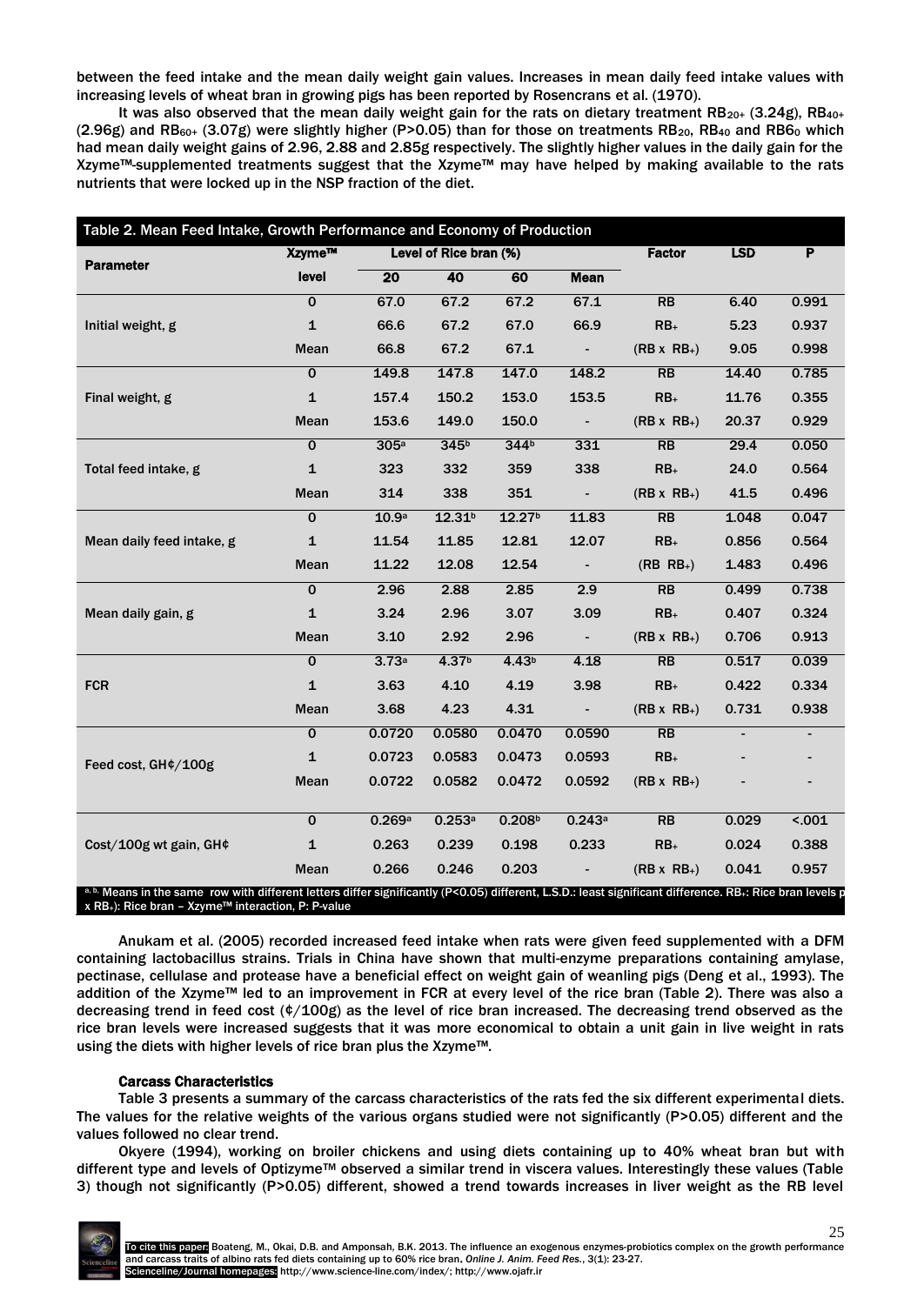increased. Dietary fibre levels have been shown to affect the size and weight of the gastrointestinal tract as well as that of some internal organs in both pigs and rats (Pond et al., 1988; Anugwa et al. 1989; Hansen et al., 1992).

| <b>Parameter</b>       | level        |       | Level of Rice bran (%) |       | <b>Factor</b> | <b>LSD</b>         | P     |       |
|------------------------|--------------|-------|------------------------|-------|---------------|--------------------|-------|-------|
|                        |              | 20    | 40                     | 60    | <b>Mean</b>   |                    |       |       |
| Relative weight (%)    |              |       |                        |       |               |                    |       |       |
|                        | $\mathbf{0}$ | 24.47 | 22.69                  | 22.59 | 23.25         | <b>RB</b>          | 2.144 | 0.302 |
| <b>Viscera</b>         | 1            | 22.85 | 21.74                  | 24.67 | 23.09         | $RB+$              | 1.751 | 0.85  |
|                        | Mean         | 23.66 | 22.22                  | 23.63 |               | $(RB \times RB_+)$ | 3.042 | 0.185 |
|                        | $\mathbf 0$  | 5.8   | 5.3                    | 4.96  | 5.36          | <b>RB</b>          | 0.378 | 0.325 |
| Liver<br><b>Spleen</b> | $\mathbf{1}$ | 4.99  | 5.19                   | 5.27  | 5.15          | $RB+$              | 0.309 | 0.184 |
|                        | Mean         | 5.4   | 5.25                   | 5.12  |               | $(RB \times RB_+)$ | 0.535 | 0.018 |
|                        | $\mathbf 0$  | 0.45  | 0.42                   | 0.31  | 0.39          | <b>RB</b>          | 0.091 | 0.178 |
|                        | $\mathbf{1}$ | 0.32  | 0.38                   | 0.33  | 0.34          | $RB+$              | 0.074 | 0.182 |
|                        | Mean         | 0.38  | 0.4                    | 0.32  |               | $(RB \times RB_+)$ | 0.128 | 0.31  |
|                        | 0            | 0.77  | 0.87                   | 0.7   | 0.78          | <b>RB</b>          | 0.173 | 0.488 |
| Lungs                  | $\mathbf{1}$ | 0.89  | 0.75                   | 0.77  | 0.81          | $RB_{+}$           | 0.141 | 0.728 |
|                        | Mean         | 0.83  | 0.81                   | 0.74  |               | $(RB \times RB_+)$ | 0.244 | 0.339 |

#### CONCLUSIONS AND RECOMMENDATION

From the results of the experiment, it can be concluded that the various dietary treatments had no significant (P>0.05) effects on the growth performance and carcass characteristics of the albino rats. The rats fed the higher levels of rice bran plus Xzyme™ did equally well as those fed the diets without Xzyme™. Rats on the higher rice bran diets with Xzyme™ also did better in terms of growth though not significantly (P>0.05) different than those on the diets without the supplement. It is concluded that up to 60% rice bran diets with Xzyme™ can be fed to albino rats without any adverse effects on health, growth performance and carcass characteristics. From economic point of view, the same diet (60% rice bran diet with Xzyme™ at 250mg/kg inclusion rate) could be recommended since it costs the least to raise the rats on this treatment. It is however suggested that the inclusion rate for Xzyme™ should be increased in subsequent studies to see of higher levels of the enzyme complex will yield different results.

#### REFERENCES

- Adeola O and Cowieson AJ (2011). Board invited review: Opportunities and challenges in using exogenous enzymes to improve non-ruminant animal production. Journal of Animal Science, 89: 3189–3218.
- Anugwa FOI, Varel VH, Dickson JS and Pond WG (1989). Effects of dietary fibre and protein concentration on growth, feed efficiency, visceral organ weights and large intestine microbial populations of swine. Journal of Nutrition 119:879-886.
- Anukam KC, Osazuma EO and Reid G (2005). Improved appetite of pregnant rats and increased birth weight of newborns following feeding with probiotics *Lactobacillus rhamnosus* GR-1 and *Lactobacillus fermentum* RC-14. J. Appl. Res., 5(1): 46-52.
- Barrera M, Cervantes M, Sauer WC, Araiza AB, Torrentera N and Cervantes M (2004). Ileal amino acid digestibility and performance of growing swine fed wheat-based diets supplemented with xylanase. J. Anim Sci. 82:1997-2003
- Boateng M, Okai DB, Salifu ARS and Ewool MB (2012). A comparative study of two normal maize and two Quality Protein Maize varieties – Effects on growth performance and carcass characteristics of albino rats. J. Anim. Sci. Adv., 2(9): 787-792.
- Cadogan DJ, Choct M and Campbell R (2003). Effects of storage time and exogenous xylanase supplementation of new season wheats on the performance of young male swine. Can. J. Anim. Sci. 83:105-112.
- Deng VL, Zhong JI, Qui ZH and Yuan JK (1993). Comparisons of two multi- enzyme preparations on the performance of early weaned piglets. Chin. J. Anim. Sci. 29: 8-10.
- Emiola IA, Opapeju FO, Slominski BA and Nyachoti CM (2009). Growth performance and nutrient digestibility in swine fed wheat distillers dried grains with solubles-based diets supplemented with a multicarbohydrase enzyme. J. Anim Sci. 87:2315-2322
- Farrell DJ (1994). Utilization of rice bran in diets for domestic fowl and ducklings. World Poult. Sci. J., 50: 115-131.
- Genstat Release 9.2 (PC/windowsxp) (2007). Lawes Agricultural Trust (Rothamsted Experimental Station ).
- Hansen I, Bach Knudsen KE. and Eggum BO (1992). Gastrointestinal implications in the rat of wheat bran, oat bran and pea fibre. British Journal of Nutrition 68,451-462.